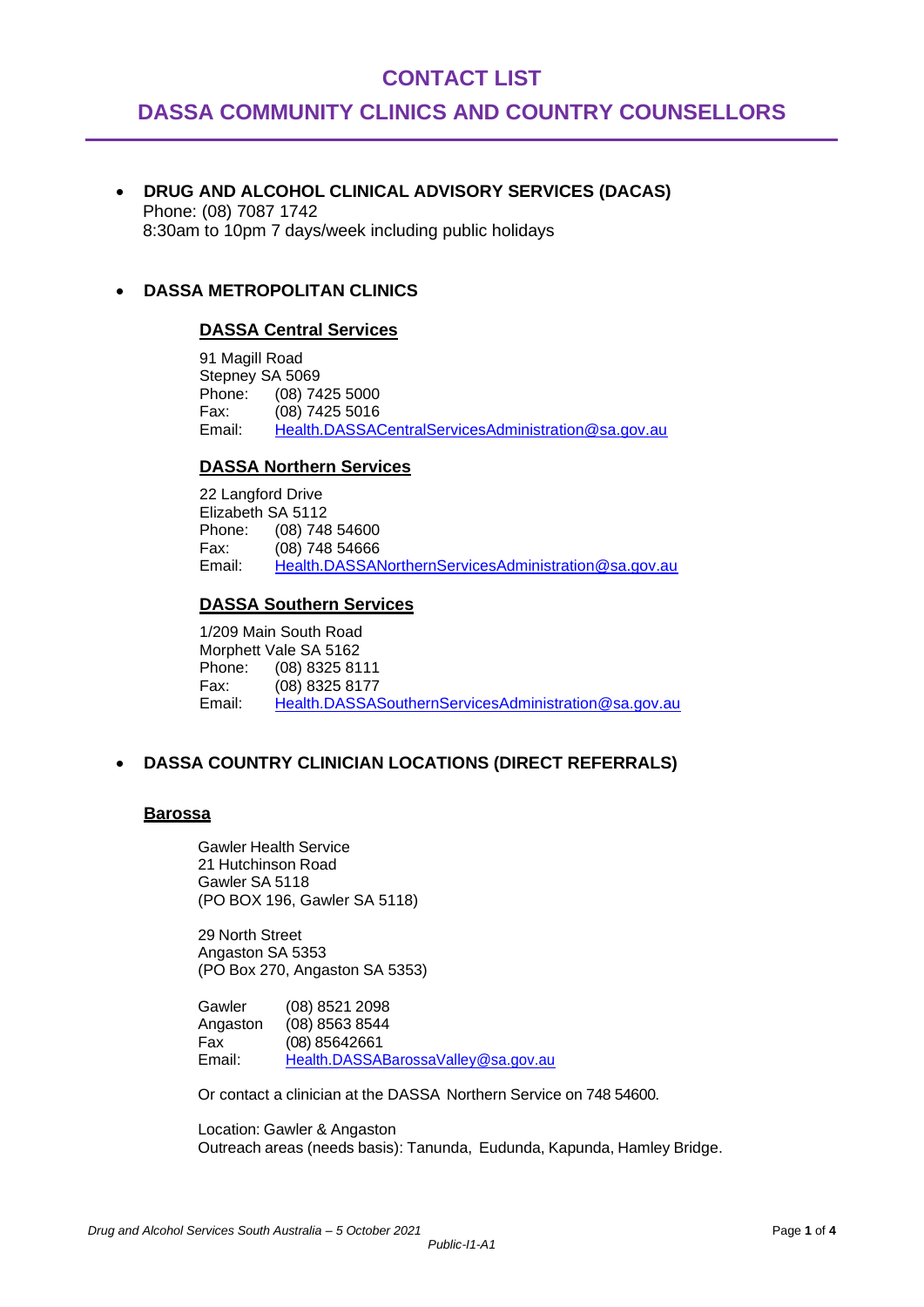## **Ceduna**

Ceduna District Health Service 3 Eyre Highway Ceduna SA 5690 (PO Box 178, Ceduna SA 5690) Phone: (08) 8626 2110 Fax: (08) 8625 2344 Email: [Health.DASSACeduna@sa.gov.au](mailto:Health.DASSACeduna@sa.gov.au)

Location: Ceduna

## **Clare**

Clare Medical Centre 41 Old North Road Clare SA 5453 (PO Box 1105, Clare SA 5453) Phone: (08) 8842 3139 Fax: (08) 8842 3139 Email: [Health.DASSAClare@sa.gov.au](mailto:Health.DASSAClare@sa.gov.au)

Location: Clare Outreach areas (needs basis): Burra, Blyth, Riverton, Snowtown, Port Wakefield, Lochiel

## **Victor Harbor**

Southern Fleurieu Health Service Harbor View Terrace Victor Harbor SA 5211 Phone: (08) 8325 8111 Fax: (08) 8325 8177<br>Email: Health.DASSA [Health.DASSASouthernFleurieu@sa.gov.au](mailto:Health.DASSASouthernFleurieu@sa.gov.au)

Location: Victor Harbor Outreach areas (needs basis): Goolwa, Myponga, Yankalilla

## **Mount Barker**

Adelaide Hills Community Health Service 87 Wellington Road Mount Barker SA 5251 (PO Box 42, Mount Barker SA 5251) Phone: (08) 8393 1833<br>Fax: (08) 8393 1800  $(08)$  8393 1800 Email: [Health.DASSAMountBarker@sa.gov.au](mailto:Health.DASSAMountBarker@sa.gov.au)

Location: Mount Barker Outreach areas (needs basis): Kangaroo Island, Strathalbyn, Gumeracha, Birdwood

#### **Mount Gambier**

Mount Gambier and Districts Community Health Centre Wehl Street North Mount Gambier SA 5290 (PO Box 267 Mount Gambier SA 5290) Phone: (08) 8721 1507 or (08) 8721 1460 Fax: (08) 8721 1508 Email: [Health.DASSAMountGambier@sa.gov.au](mailto:Health.DASSAMountGambier@sa.gov.au)

Location: Mount Gambier Outreach areas: Naracoorte, Millicent (needs basis; video conference in practice) Bordertown, Kingston SE, Keith, Penola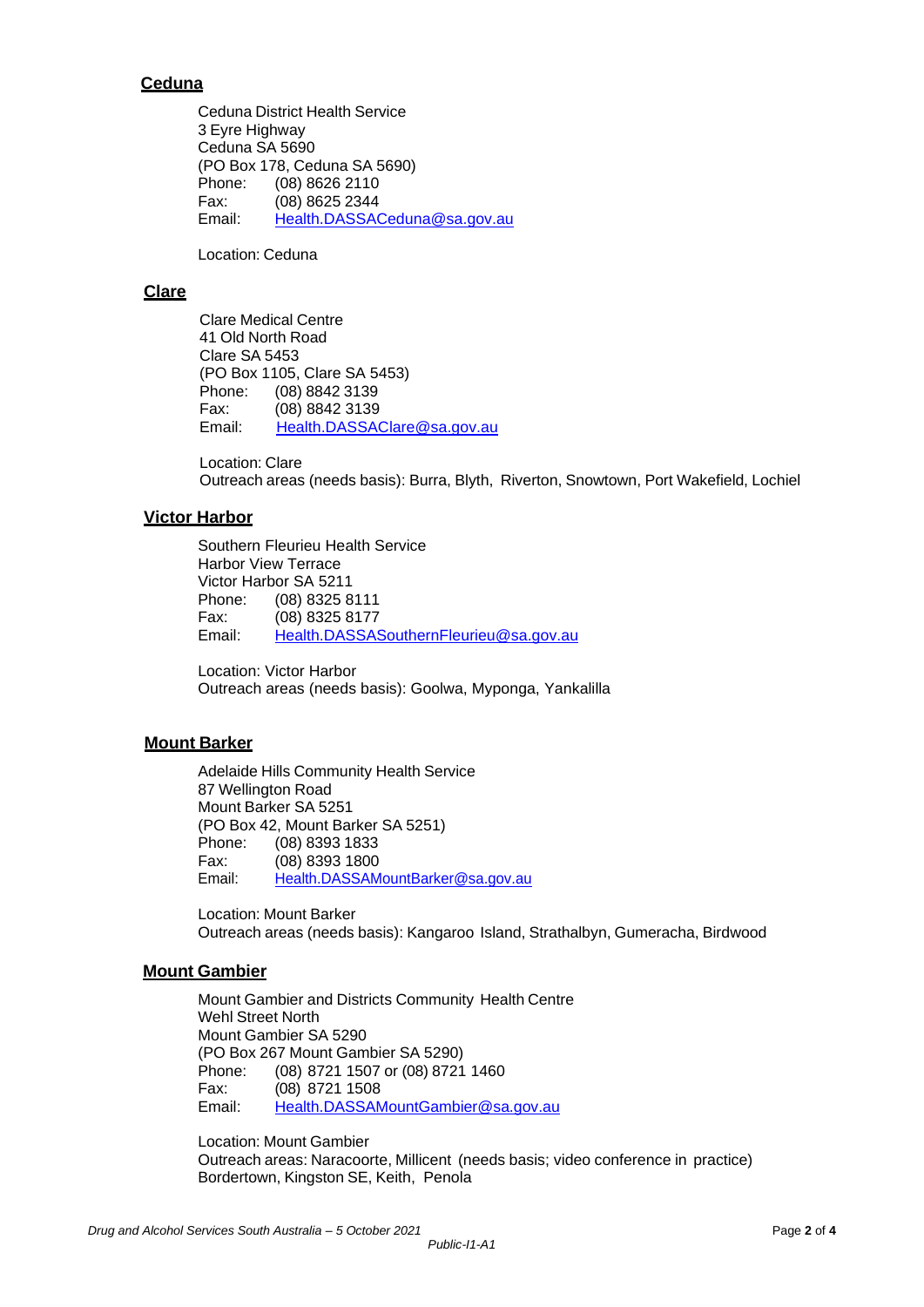#### **Murray Bridge**

Country Health Connect 96 – 104 Swanport Road Murray Bridge SA 5253 (PO Box 346, Murray Bridge SA 5253) Phone: (08) 8535 6800 Fax (08) 8535 6808 Email: [Health.DASSAMurrayBridge@sa.gov.au](mailto:Health.DASSAMurrayBridge@sa.gov.au)

Location: Murray Bridge Outreach areas (needs basis): Lameroo, Pinnaroo

#### **Port Augusta**

Port Augusta Community Health Service 36 Flinders Terrace Port Augusta SA 5700 Phone: (08) 8668 7800 Email: [Health.DASSAPortAugusta@sa.gov.au](mailto:Health.DASSAPortAugusta@sa.gov.au)

Location: Port Augusta Outreach areas: Woomera/Roxby Down, Hawker, Quorn

## **Port Lincoln**

Port Lincoln Health and Hospital Services Oxford Terrace Port Lincoln SA 5606 (PO Box 630, Port Lincoln SA 5606) Phone: (08) 8683 2234 Email: [Health.DASSAPortLincoln@sa.gov.au](mailto:Health.DASSAPortLincoln@sa.gov.au)

Location: Port Lincoln Outreach areas (needs basis): Tumby Bay, Coffin Bay

## **Port Pirie**

GP Plus 50 Gertrude Street Port Pirie SA 5540 (PO Box 546, Port Pirie SA 5540) Phone: (08) 8638 4501 Mob: 0408 088 134 Email: [Health.DASSAPortPirie@sa.gov.au](mailto:Health.DASSAPortPirie@sa.gov.au)

Location: Port Pirie Outreach areas: Peterborough (needs basis) Port Germaine, Port Broughton, Crystal Brook, Jamestown, Laura, Gladstone

#### **Riverland**

Renmark Community Health Paringa Hospital and Health Services 1 Ral Ral Avenue, Renmark SA 5341 (PO Box 1946, Renmark SA 5341) Phone: (08) 7500 0999 Fax (08) 85 865 504 Email: [Health.DASSARiverland@sa.gov.au](mailto:Health.DASSARiverland@sa.gov.au)

Location: Renmark Outreach areas: Barmera, Berri, Waikerie, (needs basis) Loxton

#### **Whyalla**